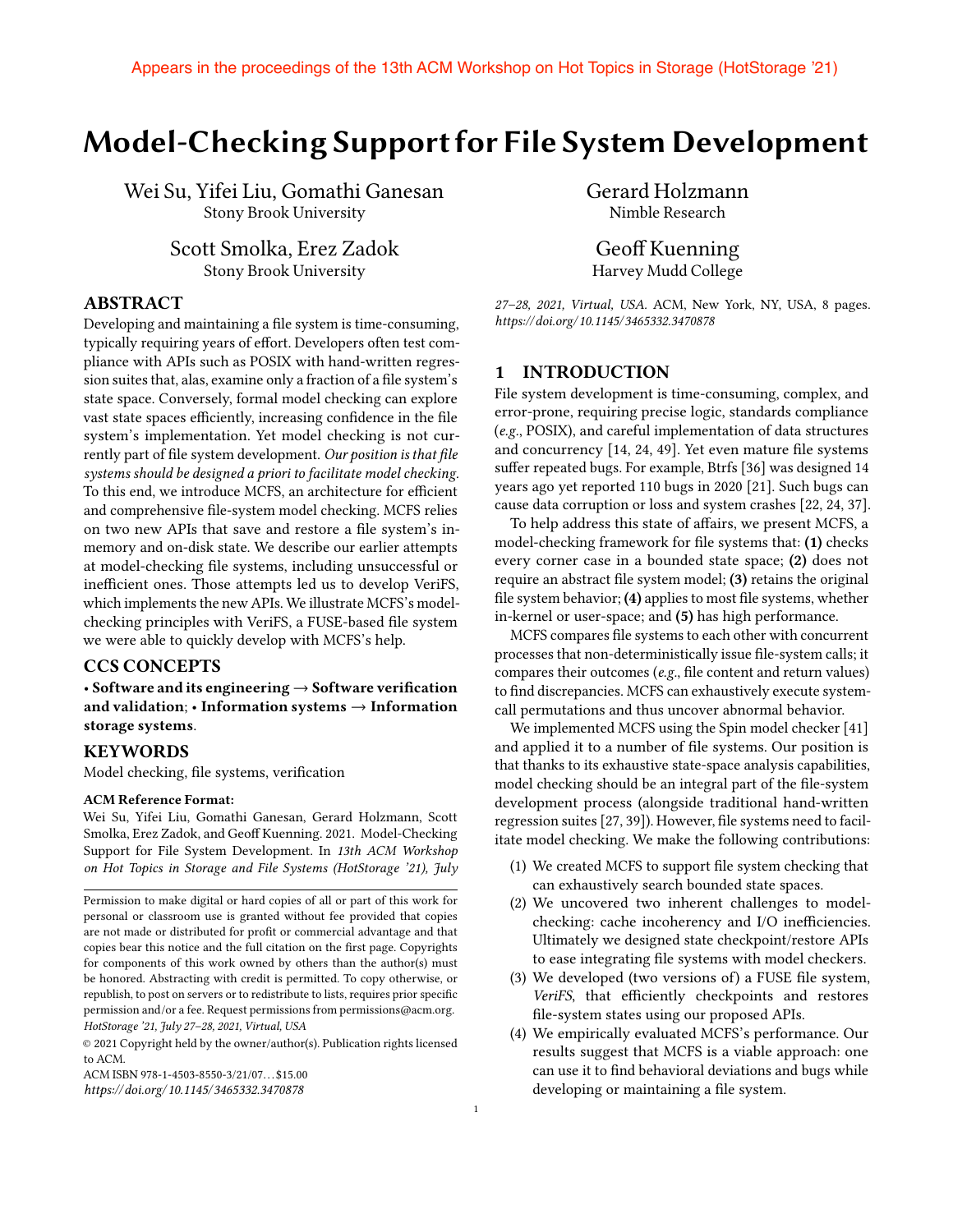*Related work.* Bug-detection techniques for file systems can be grouped into regression testing, verification, model checking, and fuzzing. Regression suites (*e.g.*, xfstests [39] and ltp [27]) are useful in development and maintenance, but test only known defects and are unlikely to cover all corner cases. Prior work has demonstrated the benefits of building a machine-verifiable file system from scratch  $[2, 6-9, 20, 40, 40]$ 50], but this approach does not apply to existing file systems. File-system model checkers have verified test cases [3, 28, 47, 48] and located corner-case bugs, but are strictly focused on crash consistency. Another approach is to build an abstract model and check whether a file system adheres to it  $[13, 23, 26, 34, 35]$ . Constructing a formally verifiable model, however, requires considerable domain knowledge and human effort. It is also impractical to build formal models for large and intricate file systems. Worse, the formal model requires updating when the file system's code changes.

CMC  $[29-31]$  inserts file system code directly into the model checker, for substantial speed advantages, but requires extensive changes to the *very code being verified*, making the results less trustworthy [47]. Fuzzing can find real-world bugs [12, 22, 38, 45, 46], but either is limited to specific types of bugs (*e.g.*, memory safety for Janus [46]), or needs human effort to create checkers [22]. Likewise, symbolic-execution tools [4, 5] cannot guarantee thorough coverage because they focus on particular issues (*e.g.*, corrupt input [5]); they also require a behavioral model of each file system call [4].

### 2 MCFS DESIGN

Model checking is an automatic method for verifying finite-state concurrent systems. It performs an exhaustive search of the state space to verify whether a system's model conforms to its specification. We exploit this efficient search technology to explore file system states exhaustively. The MCFS model-checking framework is designed to detect *discrepant behaviors* in file systems; i.e., situations where two file systems behave differently given the same inputs.

MCFS has five key design goals:  $(1)$  Thorough coverage: It should thoroughly explore the state spaces of the file systems we check, so that it can uncover as many corner cases as possible. This requires MCFS to check as many permutations of file system operations as possible, exploring all possible changes that the given set of operations can make. (2) Eliminate need for an abstract model: Traditional model checking requires one to define a model for the system under investigation. MCFS can verify file systems without a model because it directly executes system code to perform state-space exploration.

 $(3)$  Absence of observer effects: To ensure accuracy, MCFS should avoid changing the behavior of the investigated file system, ideally treating it as a black box. If we have to modify it, we must be careful to minimize MCFS's

footprint. (4) Universality: The model-checking framework should support a wide range of file systems (*e.g.*, in-kernel, user-level, networked, distributed). (5) High performance: Since a file system's state space is the product of many system calls and their parameters, the number of states can be exponential. The model checker must be able to enumerate new states as fast as possible, exploring large fractions of the state space within a reasonable amount of time.

MCFS's architecture has four main components: randomized test engines, optimized state-space exploration, integrity checks, and abstraction functions. Driven by the Spin model checker [15], *randomized test engines* nondeterministically issue operation sequences to each file system under consideration. Spin's efficient partial-order reduction algorithm [19] allows MCFS to execute all permutations of the given set of calls and their parameters without duplication. Its randomized driver processes generate both valid and invalid call sequences. Valid sequences should succeed on all file systems, while invalid ones (*e.g.*, write() before open()) should produce consistent error behavior. Invalid sequences are critical because they exercise error paths, where bugs often lurk.

We chose Spin to perform *optimized state-space exploration* because: (i) it is open-source and actively maintained; (ii) C code can be embedded in Spin's model-description language (Promela) to issue system calls, and c\_track statements let Spin record C buffers as states  $[16]$ ; and (iii) Spin can perform parallel model checking using Swarm verification techniques [17], substantially speeding up exploration of large state spaces.

After each system call, *integrity checks* verify that all tested file systems have identical states by asserting equality of return values, error codes, file data, and metadata. If a discrepancy is detected, the integrity checker reports a potential bug and halts. Spin logs the precise sequence of operations, parameters, and starting and ending states that led to a problem, simplifying reproducibility. Because file systems have implementation-specific features [35], not all discrepancies are bugs. We believe though that many of these non-bug behavior differences are also interesting, since they still affect application behavior [33].

Finally, *abstraction functions* convert concrete states into abstract ones. In MCFS, each concrete state contains all the information needed to describe the file systems, including file data and metadata. MCFS uses the abstract state to determine whether a state was previously visited. If MCFS reaches a state that is logically equivalent to a previous one, it will backtrack corresponding concrete states to restore the file systems to their earlier versions. The abstraction functions hash the important data in the concrete states (including file paths, data, and relevant metadata) to distinguish *logically* unique states but omit noisy attributes such as atime timestamps and the physical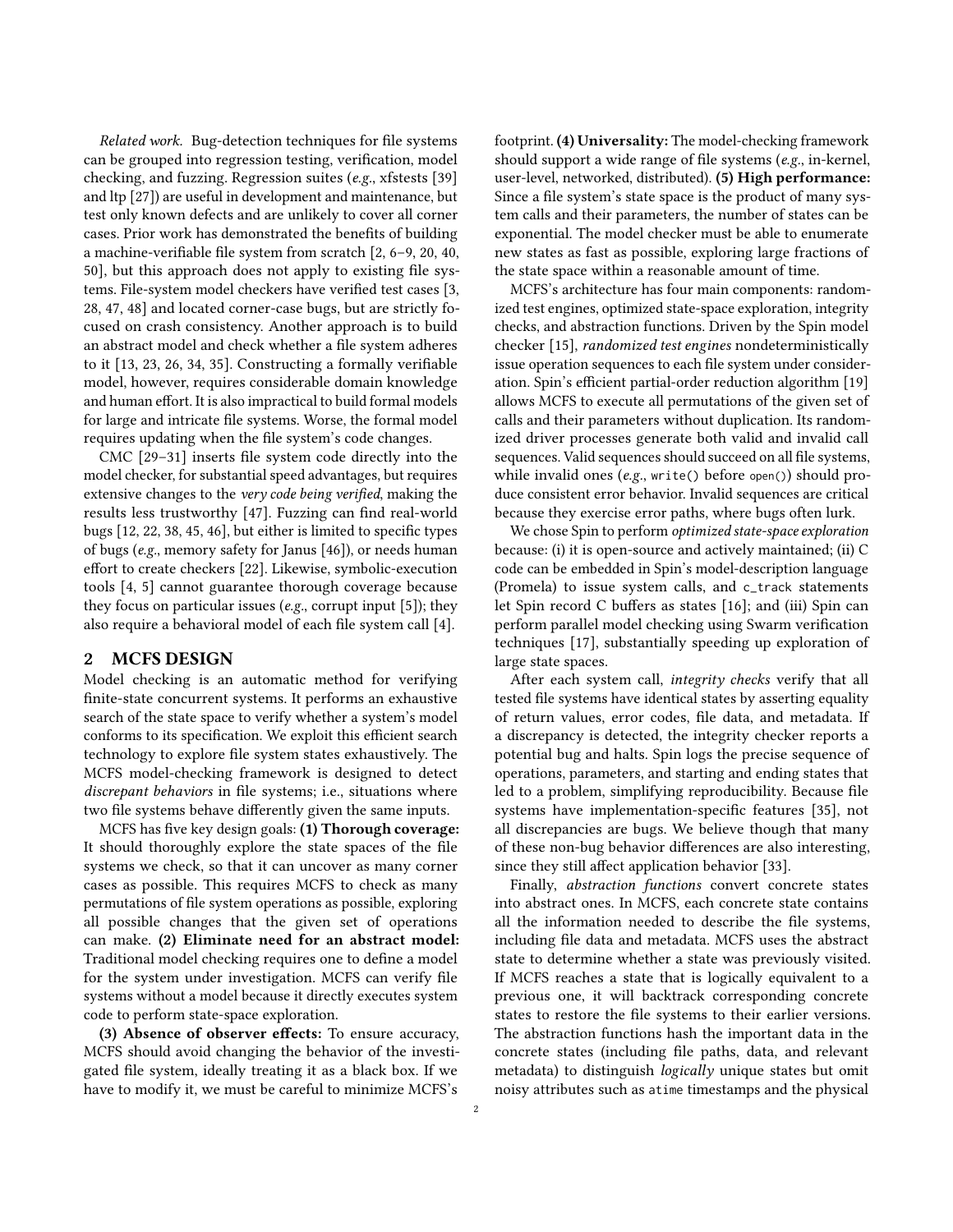locations of data blocks. Hashing the entire on-disk state would fail because of those less interesting attributes.

Designing abstraction functions requires domain knowledge. We wrote the functions to conform to the POSIX specification, so they are generic and applicable to most POSIX-compliant file systems.

#### 3 CHALLENGES

We now describe challenges we encountered while developing MCFS, and our attempts to work around them.

#### 3.1 Access to In-Memory States

MCFS must save and restore all information related to the tested file systems, including their persistent (on-disk) and dynamic (in-memory) states. Spin could use the underlying block device to track persistent states, but there is no simple way to access in-memory states—in kernel or user space—because they are not part of Spin itself.

*In-kernel file systems.* Many file systems (*e.g.*, Ext4 [11], XFS [39]) run in the Linux kernel, with states in the kernel address space. In theory, one could use /dev/kmem to save and restore those states, but in reality they are so intertwined with other kernel data structures that doing so is impractical.

*User-space file systems.* Tracking kernel file systems is hard, so we turned to file systems built on libFUSE [42] (*e.g.*, fuse-ext2 [1]). Such file systems, however, are separate processes, so Spin cannot directly track their internal state. We tried several alternatives. First, we modified malloc to allocate memory from a shared-memory pool accessible to Spin, so that it could be saved and restored. This failed because important state was stored in static (non-heap) variables outside the shared-memory segment, leading to incorrect pointers and crashes. We concluded that it was impractical to modify file-system code to avoid these static variables.

### 3.2 Cache Incoherency

We next explored a compromise in which Spin tracked only the persistent (on-disk) state. Doing so allowed MCFS to run without crashing, but our experiments encountered corrupted file systems. A typical symptom was directory entries with corrupted or zeroed inodes, caused by Spin backtracking and restoring a persistent state. Since we were not restoring in-memory state to match, cached information in the kernel was no longer consistent with the disk content. For example, the dcache might contain a recently created directory, but the restored state might reflect a time before its creation.

We tried to resolve the inconsistency by calling fsync after each operation, and by mounting the file system with the sync option. Neither approach was effective: although they guaranteed that the caches were flushed to persistent storage, they did not implement the opposite operation loading any Spin-initiated change in the persistent storage back into the in-memory caches.

Finally, we compromised again: we unmounted and remounted the file system between each pair of operations. An unmount is the *only* way to fully guarantee that no state remains in kernel memory. [Re]mounting always loads the latest state from disk, ensuring that the caches are coherent between each Spin state exploration. This compromise caused two problems: (1) it considerably slowed state exploration (see Section 6) and (2) it prevented us from identifying file-system bugs caused by incorrect in-memory states. These problems led us to consider adding support for file system state checkpointing and restoring (see Section 5).

#### 3.3 State Explosion

| <b>Algorithm 1: Abstraction Functions</b>            |                                                                |
|------------------------------------------------------|----------------------------------------------------------------|
|                                                      | <b>Input</b> : Path to the file system mount point <i>path</i> |
| Output: 128-bit MD5 Hash                             |                                                                |
| 1 <i>files</i> ← list ([])                           |                                                                |
| 2 <i>md5ctx</i> $\leftarrow$ md5 init ()             |                                                                |
| // Recursively walk the mount-point directory        |                                                                |
| 3 foreach file in recursively_traverse_dir (path) do |                                                                |
| $\overline{\mathbf{4}}$                              | files.append (file)                                            |
| sort (files) // Sort files by pathnames<br>5         |                                                                |
| foreach file in files do<br>6                        |                                                                |
| 7                                                    | $fd \leftarrow$ open (file.path)                               |
| 8                                                    | content $\leftarrow$ read (fd) // Read all file content        |
| 9                                                    | md5_update (md5ctx, content)                                   |
| 10                                                   | close $(fd)$                                                   |
| 11                                                   | <i>attrs</i> ← stat ( <i>file</i> )                            |
|                                                      | // Get important metadata                                      |
| 12                                                   | $atts' \leftarrow$ important attributes (attrs)                |
| 13                                                   | md5_update (attrs')                                            |
| 14                                                   | md5_update (file.path)                                         |
| <b>return</b> get_md5_hash ( <i>md5ctx</i> )<br>15   |                                                                |
| We use Spin's c track statement to declare me        |                                                                |

we use spin's c\_track statement to declare memory buffers used by the C code. During state exploration, Spin detects an already-visited state by comparing these buffers against all previously visited states. This causes state explosion because *any* change in a buffer is considered a new state, yet some changes, such as access-time updates, are rarely relevant to bugs. Consequently, Spin could not fully explore file systems with even moderate parameter spaces. Fortunately, Spin's c\_track allows one to define abstract states used for matching, and concrete states used only in state restoration. We thus introduced an abstract state that contained an MD5 hash of file paths, data, and important metadata (*e.g.*, mode, size, nlink, UID, and GID) for all files and directories.

Algorithm 1 shows the procedure to obtain an abstract state of a file system. We first identify all files and directories in the file system by traversing from the mount point. We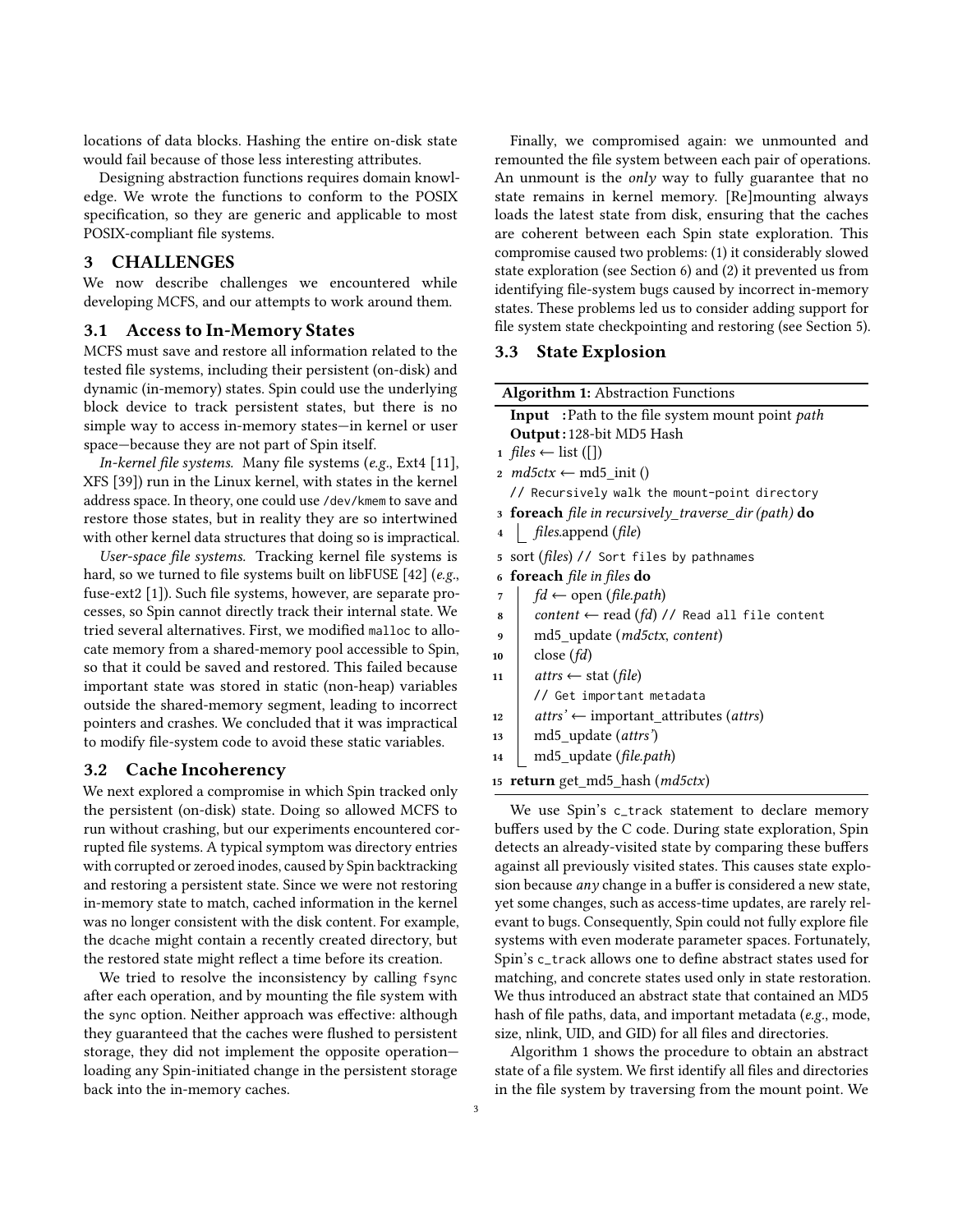then sort them by their pathnames so that they appear in a consistent order. We then read each file's contents and call stat to obtain its metadata. The important\_attributes function extracts only the important metadata mentioned above. Finally, we calculate the MD5 hash for the files' content, important metadata, and pathnames.

We then marked persistent states as concrete, and instructed Spin to track only the hashes that distinguish different abstract states. Doing so not only prevented visiting duplicate states, it also greatly reduced the amount of memory needed to track states, increasing Spin's exploration capacity.

# 3.4 False Positives

MCFS performs integrity checks that assert state equality of the file systems under investigation. In case of any discrepancy, MCFS terminates and reports a bug, logging the operations it executed and their parameters. We found, however, that MCFS sometimes terminated on discrepancies that were not bugs. We took measures to prevent these false positives and describe several such cases below.

*Directory-size reporting and ordering.* In Ext4, directory sizes are a multiple of the block size; other file systems report sizes based on the number of active entries. Thus, directories on two different file systems might have the same contents but different sizes; we thus ignore directory sizes. Similarly, file systems return directory entries in different orders, so we sort the output of getdents before comparing them.

*Special folders.* Some file systems create special folders: For example, Ext4 has a lost+found folder to save lost and damaged files, while XFS does not. This caused namespace discrepancies between file systems. We added an exception list of special files and directories; MCFS ignores anything on this list when comparing abstract states.

*Differing data capacity.* Although we tested all file systems on block devices of the same size, they exposed different usable data capacities. This is a problem when the file systems are nearly full: calling write can succeed on one file system and fail on another, reporting a false bug. We thus equalize free space among file systems being checked: when MCFS starts, it queries all file systems and records the smallest free space as  $S_L$ ; then on each file system with free space  $S_n$ , it creates a dummy file and writes  $S_n - S_L$  bytes of zeros.

None of these workarounds introduce false negatives, because they are all dealing with unstandardized behavior. For example, an application should not expect sorted output from getdents, so if a given file system suddenly stops sorting, that is not a bug. (However, if the change introduces other misbehavior, we will detect the consequences.)

# 4 MCFS PROTOTYPE IMPLEMENTATION

Figure 1 shows how MCFS's prototype handles different types of file systems. The file system syscall engine, written in Promela with embedded C code, consists of a multi-entry do ... od nondeterministic loop; each entry contains code to issue file-system operations, perform integrity checks, and record logs. Using Spin, MCFS nondeterministically selects an operation and its parameters, then executes it on all tested file systems. MCFS mmaps the file systems' backend storage devices into Spin's address space so it can track their states.

To prevent cache-coherency problems, MCFS unmounts and remounts kernel file systems (e.g., Ext4 and JFFS2) before and after each operation (see Section 3.2). However, syscalls such as write that depend on kernel state (e.g., open file descriptors) cannot be used in isolation. We thus developed meta-operations comprising small sequences of syscalls that avoid tracking kernel state: *create\_file* creates and then closes a file; write\_file opens, writes some data to, and closes a file. Other operations that can execute alone are run directly by MCFS, *e.g.*, truncate and mkdir. Each operation's parameters are selected nondeterministically from a predefined (bounded) parameter pool. Because we limited our exploration space to fixed syscalls and parameters, the entire exploration—while large—is guaranteed to be bounded.

For FUSE-based file systems (e.g., fuse-ext2), the syscall is issued to the OS. FUSE's normal behavior results in several user/kernel messages being passed, coordinated via /dev/fuse (see fuse-ext2 in Figure 1).

To avoid being slowed by I/Os, we used RAM block devices as backend storage for block-based file systems (*e.g.*, Ext4 and XFS). Linux's RAM block device driver (brd) requires all RAM disks to be the same size; we slightly modified it (renamed brd2), to allow different-sized RAM disks for file systems with different minimum-size requirements.

Some file systems must be mounted using special devices. For example, JFFS2 [44] requires an MTD character device [43] instead of a regular block device. MCFS sets up JFFS2 differently: it (1) loads the mtdram kernel module, which creates a virtual MTD device in RAM, and then (2) loads the mtdblock module to provide a block interface for the virtual MTD device. This approach allows Spin to mmap the MTD storage via the block device.

# 5 TRACKING FILE-SYSTEM STATES

Unmounting and remounting a file system after each operation solved cache-incoherency problems but slowed the model checking and deviated from a normal use case. Due to its backtracking search process, Spin saves and restores all information related to the tested file systems. Therefore, we must track all file-system states, including persistent and in-memory ones. We investigated three approaches: (1) process snapshotting and (2) VM snapshotting, which culminated in our (3) MCFS-enabled VeriFS.

*Process snapshotting.* User-space file systems run as independent processes. To keep their in-memory states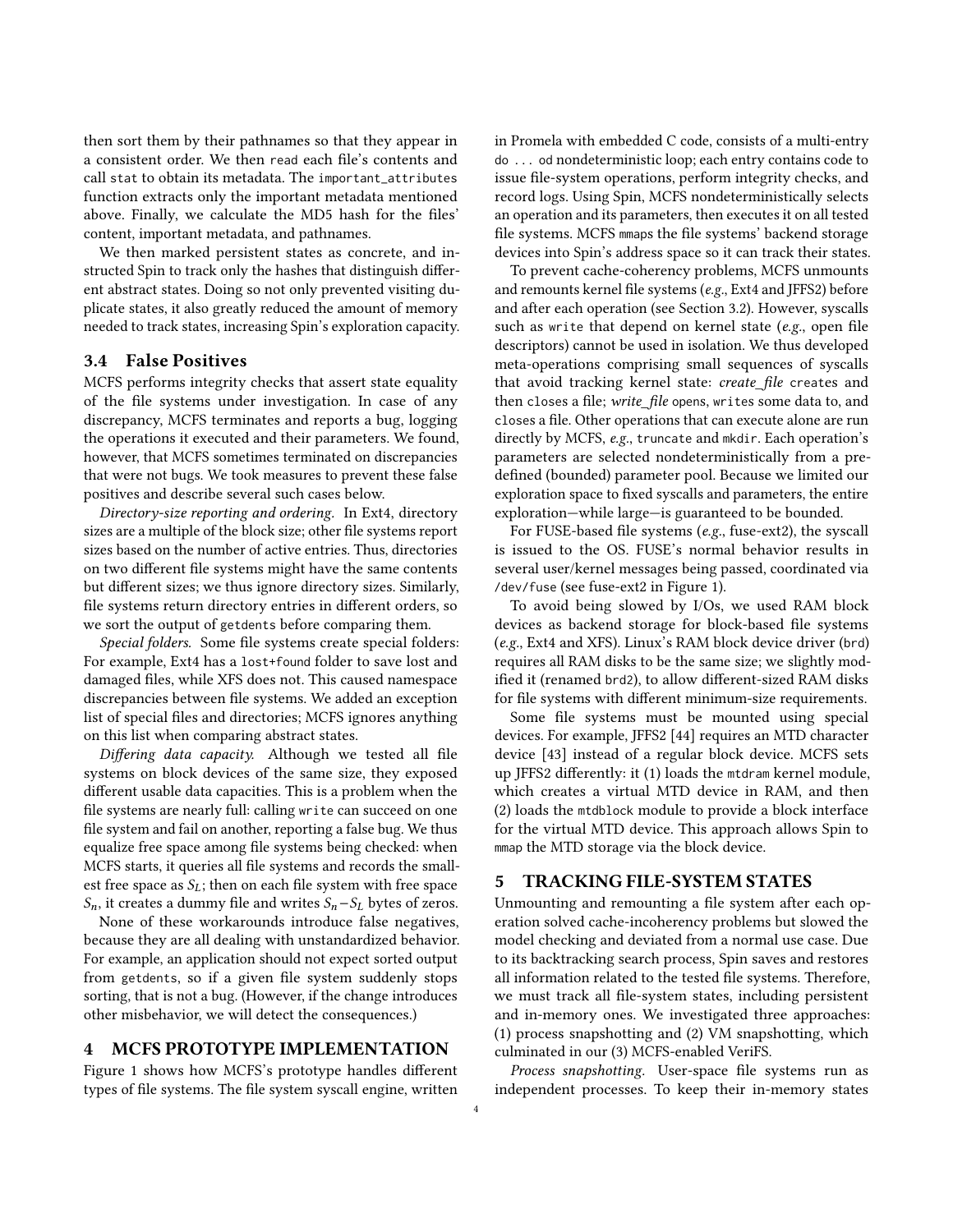

Figure 1: Model checking workflow for different file system types: from left to right, block-based, FUSE, and character-device-based.

coherent with their persistent states, we can snapshot them using existing tools. We explored a popular snapshotting tool called CRIU [10] and tried integrating it with MCFS. Unfortunately, CRIU refused to checkpoint processes that have opened or mapped any character or block device (with a few unhelpful exceptions). Since FUSE-based file systems use the character device /dev/fuse to communicate with the kernel, CRIU could not checkpoint them. However, CRIU was able to snapshot the user-space NFS server Ganesha [32]; we are investigating model-checking Ganesha with CRIU.

*Virtual-machine snapshotting.* Hypervisors can snapshot and restore an entire VM, including full file-system states enclosed therein. However, VM-level snapshotting is fairly slow and heavyweight. For example, LightVM claims that it takes 30ms to checkpoint a trivial unikernel VM and 20ms to restore it [25]. This may be fast enough for cloud platforms but is too slow for MCFS; LightVM's latency limited our model-checking rate to only 20–30 operations/s.

VeriFS. It is difficult for MCFS to track the in-memory state of file systems (see Section 3.1). But if a file system *itself* could checkpoint and restore its state, MCFS could use that facility to easily perform state capture and restoration, avoiding cache incoherency. To demonstrate this idea, we developed a RAM-based FUSE file system, *VeriFS*. Apart from standard POSIX operations such as open, write, and close, VeriFS provides checkpoint and restore APIs via ioctls: ioctl\_CHECKPOINT and ioctl\_RESTORE.

When MCFS calls ioctl\_CHECKPOINT with a 64-bit key, VeriFS locks itself, copies inode and file data into a *snapshot pool* under that key, and releases the lock.

Similarly, ioctl\_RESTORE causes VeriFS to query the snapshot pool for the given key. If it is found, VeriFS locks the file system, restores its full state, notifies the kernel to invalidate caches, unlocks the file system, and discards the snapshot.

VeriFS is intended to demonstrate the idea of having file systems *themselves* support model checking by providing



Figure 2: Speed comparison for different experiments. Unless specified in parentheses, all experiments were run on RAM disks or entirely in memory.



Figure 3: File system operation rate and swap usage in a two-week MCFS experiment on VeriFS1.

checkpoint and restore APIs. Therefore, the initial version, VeriFS1, was fairly simple. It used a fixed-length inode array with a contiguous memory buffer attached to each inode as the file data. It had only a limited set of file system operations and lacked support for access(), rename(), symbolic and hard links, and extended attributes. It also did not limit the amount of data that could be stored.

We ran MCFS with Ext4 and VeriFS1 for over 5 days; MCFS executed over 159 million syscalls without any errors, behavioral discrepancies, or file system corruption. To demonstrate how MCFS supports file system development, we next developed VeriFS2 to add missing features. During development, we used MCFS to model-check VeriFS1 against VeriFS2 to find and fix bugs in VeriFS2. MCFS helped us find several bugs in VeriFS2, which we discuss further in Section 6.

In sum, model checking a file system can involve exploring a vast number of states. If state exploration takes too long (*e.g.*, is I/O-bound), then the entire model-checking process becomes impractical. Our position is that speedy and thorough file system model-checking requires the checkpoint/restore API we propose.

#### 6 EVALUATION

We experimented with an MCFS prototype and a number of file systems running on a VM with 16 cores, 64GB RAM, and 128GB of swap space allocated on a local hypervisor SSD. We present preliminary performance results and discuss how MCFS helped our file system development.

*Performance and memory demands.* We ran MCFS and recorded key performance metrics for the following file system combinations: Ext2 vs. Ext4, Ext4 vs. XFS, Ext4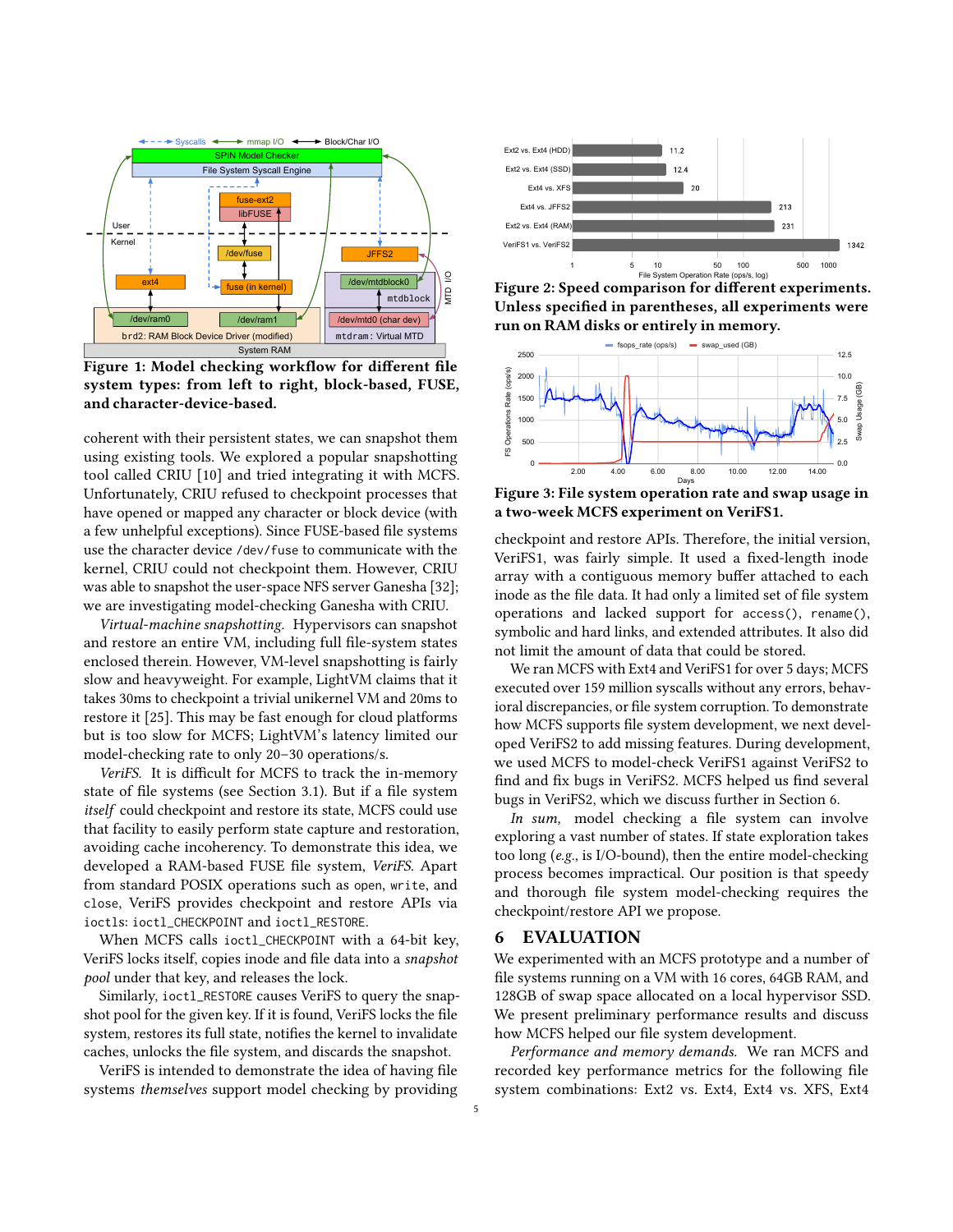vs. JFFS2, and VeriFS1 vs. VeriFS2. We used 256KB RAM block devices for both Ext2 and Ext4, and 16MB for XFS, which allows a larger minimum file-system size. VeriFS is an in-memory file system and does not need a block device.

Figure 2 shows model-checking speeds observed in our experiments. Checking Ext4 vs. XFS on RAM disks was over  $11\times$  slower than Ext2 vs. Ext4 because MCFS consumed 105GB of swap space for the former, so swap time dominated. Checking Ext2 vs. Ext4 on HDD was  $20 \times$  slower than on RAM disks; using SSD was still  $18\times$  slower. This illustrates the advantage of using RAM as backend storage. Checking VeriFS1 vs. VeriFS2 was 5.8× faster than Ext2 vs. Ext4 for two reasons: (i) MCFS used the checkpoint/restore APIs (see Section 5) and thus did not have to unmount and remount the VeriFS file systems; (ii) VeriFS runs entirely in-memory, so MCFS did not access block devices to checkpoint and restore persistent states.

Figure 3 shows MCFS's speed when checking VeriFS1 over two weeks. MCFS maintained a rate of around 1,500 ops/s in the first 3 days; this rate then dropped drastically and swap usage spiked because Spin was resizing its hash table of visited states. After rebounding, MCFS's speed gradually decreased over time because the checkpointed states could not fit in memory and it began to consume swap space. Its speed increased again between days 13 and 14 because the RAM hit rate was high (states needed by MCFS happened to be in memory and did not need to be swapped in and out).

Note that by default MCFS remounts and unmounts the file systems before and after each operation. To evaluate the impact of that approach, we also measured MCFS's performance without the inter-operation remounts. The average speed for Ext2 vs. Ext4 (in RAM disks) was 316 ops/s, 38% faster than that when remounts and unmounts were used; and for Ext4 vs. XFS it was 34 ops/s, which is 70% faster.

*Assisting* !*le system development.* While developing VeriFS1, we model-checked it vs. Ext4. MCFS found two bugs that we easily fixed, thanks to precise reports of operations and arguments. The first occurred after over 9K operations when test files on VeriFS and Ext4 had different content. The bug arose when truncate failed to clear newly allocated space when expanding a file. The second bug was detected after about 12K operations; MCFS created a test directory in Ext4 but VeriFS failed, claiming that the directory existed but in fact it did not. This was due to cache incoherency between the kernel and VeriFS's in-memory state. When VeriFS rolled back to an earlier state, the kernel's inode and dentry caches did not keep up. The fix was to call FUSE's cacheinvalidation APIs (fuse\_lowlevel\_notify\_inval\_entry and fuse\_lowlevel\_notify\_inval\_inode).

We then developed VeriFS2 (see Section 5) and used MCFS to assist development by model-checking it vs. VeriFS1. MCFS found two more bugs during this phase. The first occurred after over 900K operations, when the test files in

VeriFS1 and VeriFS2 had different data. VeriFS2 had failed to zero the file buffer if write created a hole in the file. The second bug was detected after over 1.2M operations: the test file in VeriFS2 was shorter than that in VeriFS1. The reason was that the write method in VeriFS2 updated the file size only when the file was expanded beyond its buffer capacity, rather than whenever the file was appended to.

# 7 CONCLUSIONS

We have proposed MCFS, a new model-checking framework for file system development that exhaustively explores a file system's (bounded) state space, without requiring manual modeling or significant changes to the kernel or the file system itself. We developed VeriFS (v1 and v2), prototypes that demonstrate state checkpointing and restoration functionality via ioctls. These functions let MCFS track VeriFS's full state while avoiding cache incoherency. MCFS found real bugs while we were developing VeriFS. Because both versions of VeriFS are simple and fast to model-check, they serve as a useful baseline against which we can compare other file systems.

We discussed the challenges we encountered when implementing MCFS, convincing ourselves of the need for file-system-level support to allow MCFS to work correctly and efficiently. Finally, while MCFS is designed to check file systems, its underlying approach is applicable to other system software.

*Future work.* We plan to add checkpoint/restore API support to Linux kernel file systems (*e.g.*, Ext4) to eliminate the need for the current mount/remount workaround. We are implementing the checkpoint/restore API at the Linux VFS level, which we hope will apply to many Linux kernel file systems. We are also working on APIs that will checkpoint file system states to help us resume the model-checking process if an interruption occurs (*e.g.*, due to a kernel crash). We also plan to run more than two file systems concurrently with MCFS and use a majority-voting approach to recognize incorrect file-system behavior.

We are exploring methods to track code coverage while model-checking. We will also use Spin's swarm verification [17, 18] to explore larger state spaces in parallel.

# 8 ACKNOWLEDGMENTS

We thank the ACM HotStorage anonymous reviewers and our shepherd Ram Alagappan for their helpful feedback. This work was made possible in part thanks to Dell-EMC, NetApp, and IBM support; and NSF awards CCF-1918225, CNS-1900706, CNS-1900589, CNS-1729939, CNS-1730726, DCL-2040599, and CPS-1446832.

#### REFERENCES

[1] Alper Akcan. Fuse-ext2 GitHub repository, 2021. *https: //github.com/alperakcan/ fuse-ext2*.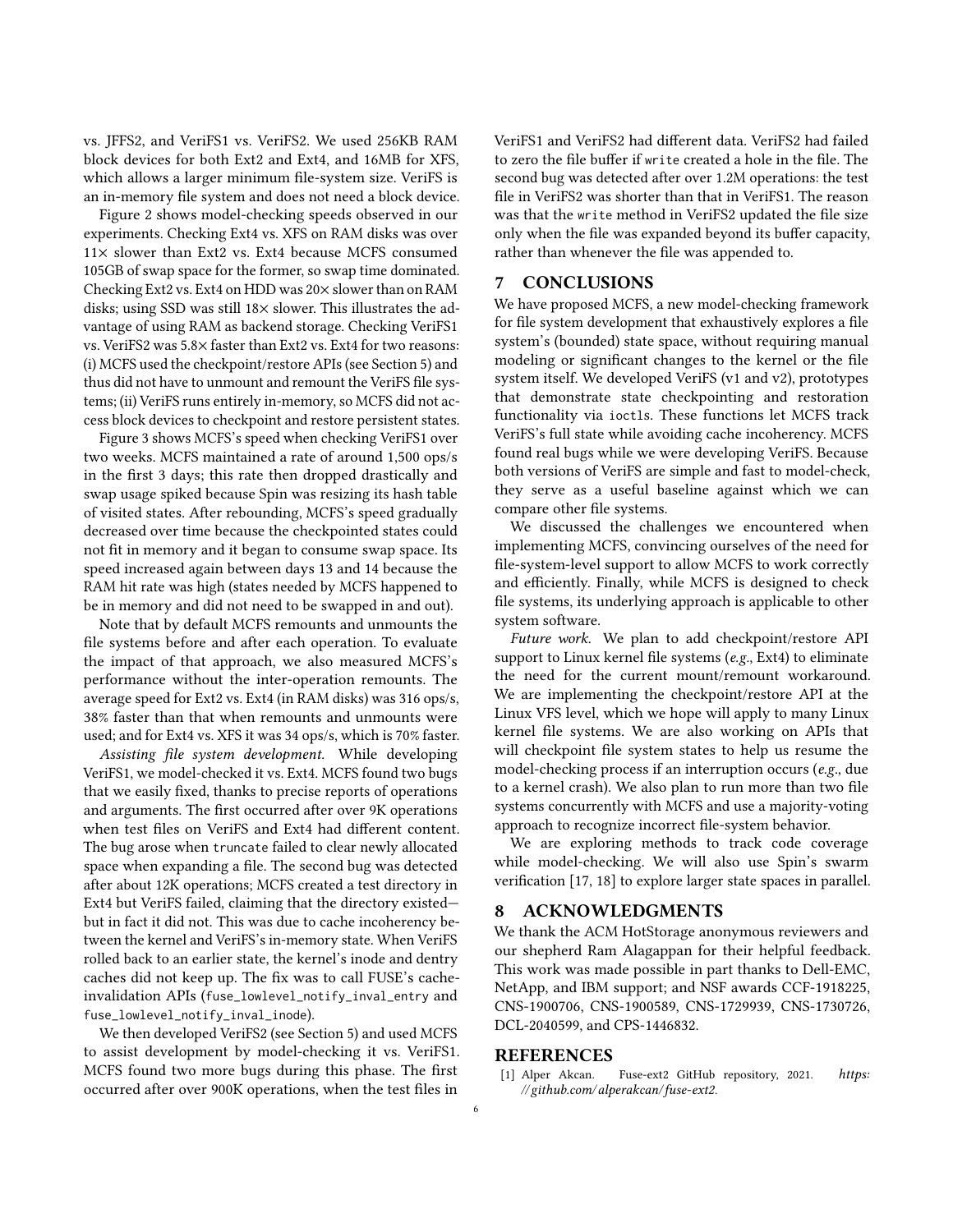- [2] Sidney Amani, Alex Hixon, Zilin Chen, Christine Rizkallah, Peter Chubb, Liam O'Connor, Joel Beeren, Yutaka Nagashima, Japheth Lim, Thomas Sewell, et al. Cogent: Verifying high-assurance file system implementations. In *Proceedings of the 21st International Conference on Architectural Support for Programming Languages and Operating Systems (ASPLOS)*, pages 175–188, Atlanta, GA, April 2016.
- [3] James Bornholt, Antoine Kaufmann, Jialin Li, Arvind Krishnamurthy, Emina Torlak, and Xi Wang. Specifying and checking file system crash-consistency models. In *Proceedings of the 21st International Conference on Architectural Support for Programming Languages and Operating Systems (ASPLOS)*, pages 83–98, April 2016.
- [4] Cristian Cadar, Daniel Dunbar, and Dawson R. Engler. KLEE: Unassisted and automatic generation of high-coverage tests for complex systems programs. In *Proceedings of the 8th USENIX Symposium on Operating Systems Design and Implementation (OSDI)*, pages 209–224, San Diego, CA, December 2008.
- [5] Cristian Cadar, Vijay Ganesh, Peter M. Pawlowski, David L. Dill, and Dawson R. Engler. EXE: Automatically generating inputs of death. In *Proceedings of the 13th ACM Conference on Computer and Communications Security (CCS)*, pages 322–335, Alexandria, VA, November 2006.
- [6] Tej Chajed. Verifying an I/O-concurrent file system. Master's thesis, Massachusetts Institute of Technology, 2017.
- [7] Haogang Chen, Tej Chajed, Alex Konradi, Stephanie Wang, Atalay Mert Ileri, Adam Chlipala, M. Frans Kaashoek, and Nickolai Zeldovich. Verifying a high-performance crash-safe file system using a tree specification. In *Proceedings of the 26th Symposium on Operating Systems Principles (SOSP)*, pages 270–286, Shanghai, China, October 2017.
- [8] Haogang Chen, Daniel Ziegler, Tej Chajed, Adam Chlipala, M. Frans Kaashoek, and Nickolai Zeldovich. Using Crash Hoare Logic for certifying the FSCQ file system. In Proceedings of the 25th Symposium on Operat*ing Systems Principles (SOSP)*, pages 18–37, Monterey, CA, October 2015.
- [9] Haogang Chen, Daniel Ziegler, Adam Chlipala, M. Frans Kaashoek, Eddie Kohler, and Nickolai Zeldovich. Specifying crash safety for storage systems. In *Proceedings of the 15th Workshop on Hot Topics in Operating Systems (HotOS)*, Kartause Ittingen, Switzerland, May 2015.
- [10] CRIU Community. Checkpoint/restore in userspace (CRIU), 2021. *https:// criu.org/*.
- [11] Ext4. *http:// ext4.wiki.kernel.org/*.
- [12] Google. syzkaller: Linux syscall fuzzer, 2021. *https: //github.com/google/ syzkaller*.
- [13] Ronghui Gu, Jérémie Koenig, Tahina Ramananandro, Zhong Shao, Xiongnan Wu, Shu-Chun Weng, Haozhong Zhang, and Yu Guo. Deep specifications and certified abstraction layers. In *Proceedings of the 42nd ACM Symposium on Principles of Programming Languages (POPL)*, Mumbai, India, January 2015.
- [14] John S. Heidemann and Gerald J. Popek. File-system development with stackable layers. *ACM Transactions on Computer Systems*, 12(1):58–89, 1994.
- [15] Gerard J. Holzmann. The model checker SPIN. *IEEE Transactions on software engineering*, 23(5):279–295, 1997.
- [16] Gerard J. Holzmann. Logic verification of ANSI-C code with SPIN. In *Proceedings of the 7th International SPIN Workshop on SPIN Model* Checking and Software Verification, pages 131-147, Berlin, Heidelberg, 2000. Springer-Verlag.
- [17] Gerard J. Holzmann, Rajeev Joshi, and Alex Groce. Swarm verification. In *2008 23rd IEEE/ACM International Conference on Automated Software Engineering*, pages 1–6. IEEE, 2008.
- [18] Gerard J. Holzmann, Rajeev Joshi, and Alex Groce. Swarm verification techniques. *IEEE Transactions on Software Engineering*, 37(6):845–857, 2010.
- [19] Gerard J. Holzmann and Doron Peled. An improvement in formal verification. In *Formal Description Techniques VII*, pages 197-211.

Springer, 1995.

- [20] Atalay Mert Ileri, Tej Chajed, Adam Chlipala, M. Frans Kaashoek, and Nickolai Zeldovich. Proving confidentiality in a file system using DiskSec. In *Proceedings of the 13th USENIX Symposium on Operating Systems Design and Implementation (OSDI)*, pages 323–338, Carlsbad, CA, October 2018.
- [21] Kernel.org Bugzilla. Btrfs bug entries, 2021. *https://bugzilla.kernel. org/buglist.cgi?component=btrfs*.
- [22] Seulbae Kim, Meng Xu, Sanidhya Kashyap, Jungyeon Yoon, Wen Xu, and Taesoo Kim. Finding semantic bugs in file systems with an extensible fuzzing framework. In *Proceedings of the 27th ACM Symposium on Operating Systems Principles (SOSP)*, pages 147–161, Toronto, Ontario, Canada, October 2019.
- [23] David Lie, Andy Chou, Dawson Engler, and David L. Dill. A simple method for extracting models from protocol code. In *Proceedings of the 28th Annual International Symposium on Computer Architecture (ISCA)*, pages 192–203, Gothenburg, Sweden, July 2001.
- [24] Lanyue Lu, Andrea C. Arpaci-Dusseau, Remzi H. Arpaci-Dusseau, and Shan Lu. A study of Linux file system evolution. In *Proceedings of the USENIX Conference on File and Storage Technologies (FAST)*, San Jose, CA, February 2013. USENIX Association.
- [25] Filipe Manco, Costin Lupu, Florian Schmidt, Jose Mendes, Simon Kuenzer, Sumit Sati, Kenichi Yasukata, Costin Raiciu, and Felipe Huici. My VM is lighter (and safer) than your container. In *Proceedings of the 26th Symposium on Operating Systems Principles (SOSP)*, pages 218–233, Shanghai, China, October 2017.
- [26] Changwoo Min, Sanidhya Kashyap, Byoungyoung Lee, Chengyu Song, and Taesoo Kim. Cross-checking semantic correctness: The case of finding file system bugs. In *Proceedings of the 25th Symposium on Operating Systems Principles (SOSP)*, pages 361–377, Monterey, CA, October 2015.
- [27] Subrata Modak. Linux test project (LTP), 2009. *http: //ltp.sourceforge.net/*.
- [28] Jayashree Mohan, Ashlie Martinez, Soujanya Ponnapalli, Pandian Raju, and Vijay Chidambaram. Finding crash-consistency bugs with bounded black-box crash testing. In *Proceedings of the 13th USENIX Symposium on Operating Systems Design and Implementation (OSDI)*, pages 33–50, Carlsbad, CA, October 2018.
- [29] Madanlal Musuvathi, Andy Chou, David L. Dill, and Dawson R. Engler. Model checking system software with CMC. In *Proceedings of the 10th ACM SIGOPS European Workshop*, pages 219–222, Saint-Emilion, France, July 2002.
- [30] Madanlal Musuvathi and Dawson R. Engler. Model checking large network protocol implementations. In *Proceedings of the 1st Symposium on Networked Systems Design and Implementation (NSDI)*, pages 155–168, San Francisco, CA, March 2004.
- [31] Madanlal Musuvathi, David Y. W. Park, Andy Chou, Dawson R. Engler, and David L. Dill. CMC: A pragmatic approach to model checking real code. In *Proceedings of the 5th Symposium on Operating System Design and Implementation (OSDI)*, Boston, MA, December 2002.
- [32] NFS-Ganesha, 2016. *http:// nfs-ganesha.github.io/*.
- [33] Thanumalayan Sankaranarayana Pillai, Vijay Chidambaram, Ramnatthan Alagappan, Samer Al-Kiswany, Andrea C Arpaci-Dusseau, and Remzi H Arpaci-Dusseau. All file systems are not created equal: On the complexity of crafting crash-consistent applications. In *Proceedings of the 11th USENIX Symposium on Operating Systems Design and Implementation (OSDI)*, pages 433-448, Broomfield, CO, October 2014.
- [34] Vijayan Prabhakaran, Lakshmi N. Bairavasundaram, Nitin Agrawal, Haryadi S. Gunawi, Andrea C. Arpaci-Dusseau, and Remzi H. Arpaci-Dusseau. IRON file systems. In *Proceedings of the 20th ACM Symposium on Operating Systems Principles (SOSP '05)*, pages 206–220, Brighton, UK, October 2005. ACM Press.